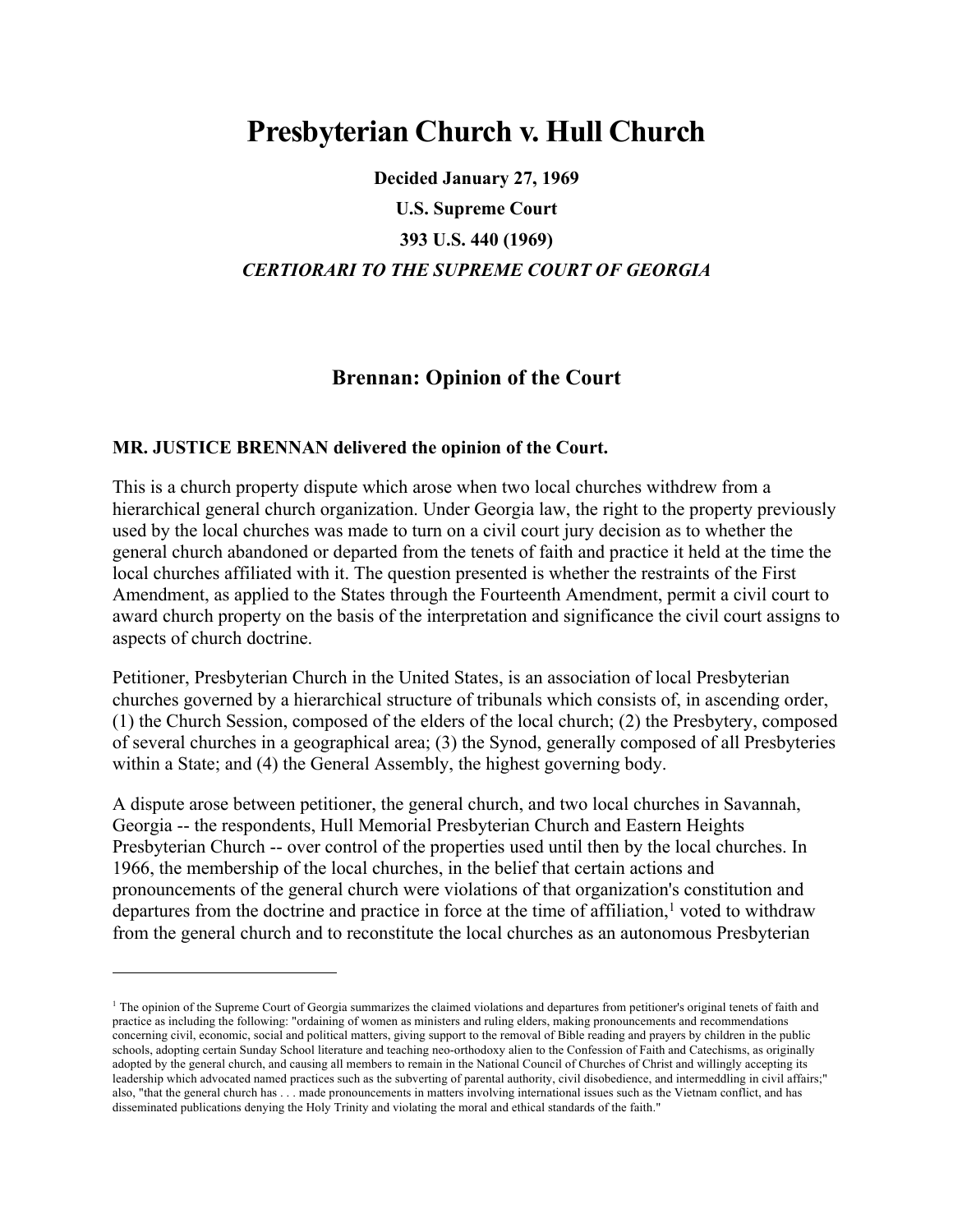organization. The ministers of the two churches renounced the general church's jurisdiction and authority over them, as did all but two of the ruling elders. In response, the general church, through the Presbytery of Savannah, established an Administrative Commission to seek a conciliation. The dissident local churchmen remained steadfast; consequently, the Commission acknowledged the withdrawal of the local leadership and proceeded to take over the local churches' property on behalf of the general church until new local leadership could be appointed.

The local churchmen made no effort to appeal the Commission's action to higher church tribunals -- the Synod of Georgia or the General Assembly. Instead, the churches filed separate suits in the Superior Court of Chatham County to enjoin the general church from trespassing on the disputed property, title to which was in the local churches. The cases were consolidated for trial. The general church moved to dismiss the actions and cross-claimed for injunctive relief in its own behalf on the ground that civil courts were without power to determine whether the general church had departed from its tenets of faith and practice. The motion to dismiss was denied, and the case was submitted to the jury on the theory that Georgia law implies a trust of local church property for the benefit of the general church on the sole condition that the general church adhere to its tenets of faith and practice existing at the time of affiliation by the local churches. Thus, the jury was instructed to determine whether the actions of the general church "amount to a fundamental or substantial abandonment of the original tenets and doctrines of the [general church], so that the new tenets and doctrines are utterly variant from the purposes for which the [general church] was founded."

The jury returned a verdict for the local churches, and the trial judge thereupon declared that the implied trust had terminated, and enjoined the general church from interfering with the use of the property in question. The Supreme Court of Georgia affirmed. We granted certiorari to consider the First Amendment questions raised. We reverse.

It is, of course, true that the State has a legitimate interest in resolving property disputes, and that a civil court is a proper forum for that resolution. Special problems arise, however, when these disputes implicate controversies over church doctrine and practice. The approach of this Court in such cases was originally developed in *Watson v. Jones* (1872). There, as here, civil courts were asked to resolve a property dispute between a national Presbyterian organization and local churches of that organization. There, as here, the disputes arose out of a controversy over church doctrine. There, as here, the Court was asked to decree the termination of an implied trust because of departures from doctrine by the national organization. The *Watson*Court refused, pointing out that it was wholly inconsistent with the American concept of the relationshipbetween church and state to permit civil courts to determine ecclesiastical questions...

Thus, the First Amendment severely circumscribes the role that civil courts may play in resolving church property disputes. It is obvious, however, that not every civil court decision as to property claimed by a religious organization jeopardizes values protected by the First Amendment. Civil courts do not inhibit free exercise of religion merely by opening their doors to disputes involving church property. And there are neutral principles of law, developed for use in all property disputes, which can be applied without "establishing" churches to which property is awarded. But First Amendment values are plainly jeopardized when church property litigation is made to turn on the resolution by civil courts of controversies over religious doctrine and practice. If civil courts undertake to resolve such controversies in order to adjudicate the property